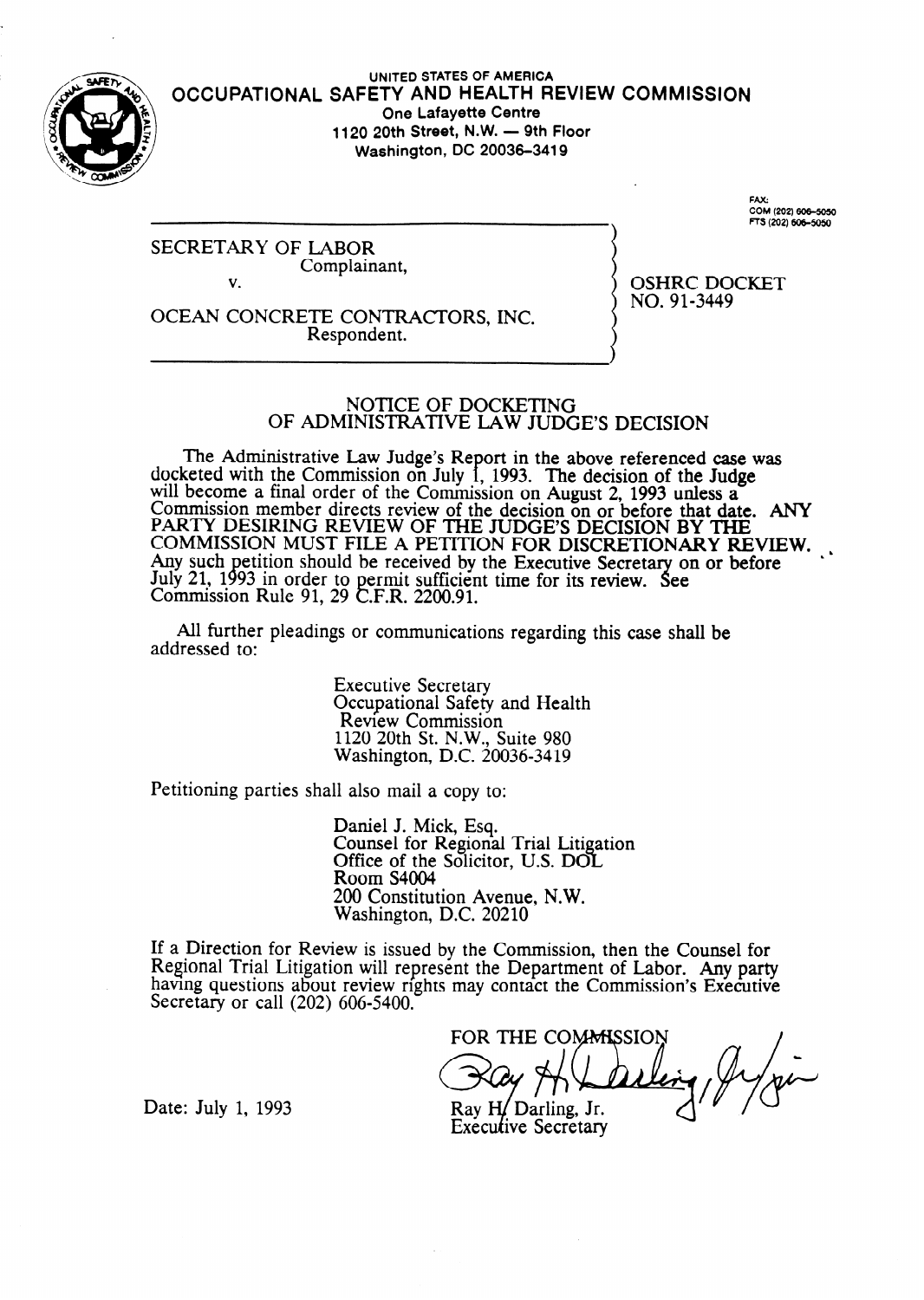# DOCKET NO. 91-3449

## NOTICE IS GIVEN TO THE FOLLOWING:

Daniel J. Mick, Esq. Counsel for Regional Trial Litigation Office of the Solicitor, U.S. DOI Room S4004 200 Constitution Ave., N.W. Washington, D.C. 20210

Ms. Bobbye D. Spears Regional Solicitor Office of the Solicitor, U.S. DOL Suite 339 1371 Peachtree Street, Atlanta, GA 30309 N.E.

Mr. Bill Davis Ocean Concrete Contractors, Inc. 1074 Tenth Avenue South Post Office Box 51447 Jacksonville Beach, FL 32240

 $\ddot{\phantom{a}}$ 

Mr. Greg A. Schwartzenberge East Coast Concrete Contractor 1153 Beach Boulevard Jacksonville Beach, FL 32250

Paul L. Brady Administrative Law Judge Occupational Safety and Health Review Commission Room 240 1365 Peachtree Street, N.E. Atlanta, GA 30309 3119

00106443898 :04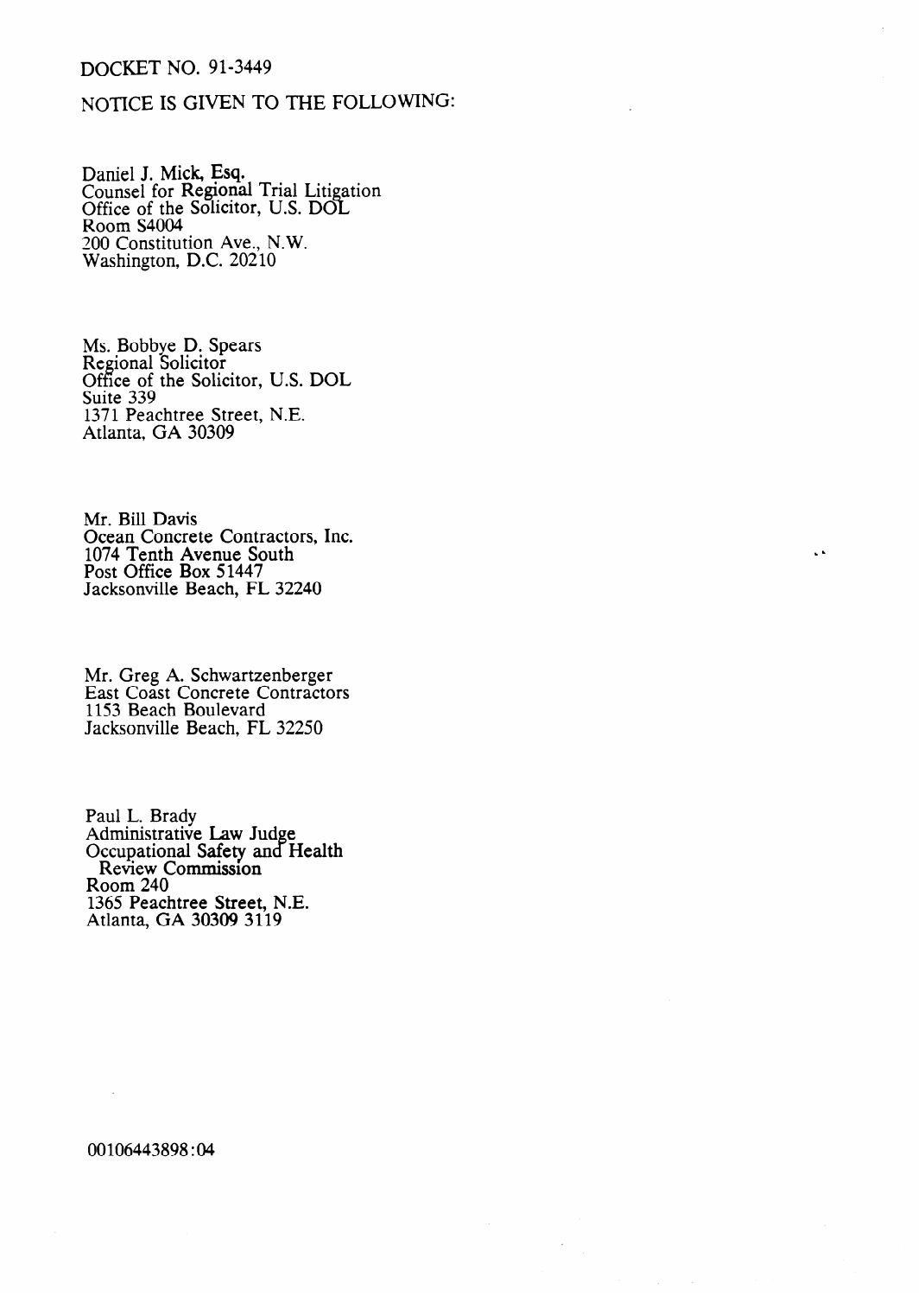

#### UWED **STATES OF AMERICA OCCUPATIONAL** SAFETY **AND HEALTH REVIEW COMMISSION**  1365 PEACHTREE STREET, N E , SUITE **240**  ATLANTA, GEORGIA 30309-311

PHONE COM (404) 347-4197<br>FTS (404) 347-4197

**FAX** COM (404) 347-0113 **Cow4oa) 347-0113** 

 $\ddot{\phantom{a}}$ 

| SECRETARY OF LABOR,                  |                          |
|--------------------------------------|--------------------------|
| Complainant,                         |                          |
| v.                                   | OSHRC Docket No. 91-3449 |
| OCEAN CONCRETE CONTRACTORS,<br>INC., |                          |
| Respondent.                          |                          |

Appearances:

Stanley E. Keen, Esq. Office of the Solicitor<br>U.S. Department of Labor Atlanta, Georgia  $E_{\alpha}$  Congraphy  $\alpha$ Atlanta, Georgia

Greg A. Schwartzenberger, Esq. Ocean Concrete Contractors, Inc. Jacksonville Beach, Florida For Respondent

Before: Administrative Law Judge Paul L. Brady

## **DECISION AND ORDER**

This proceeding is brought pursuant to Section 10 of the Occupational Safety and Health Act of 1970 (Act) to contest a citation and proposed penalty issued by the Secretary of Labor (Secretary) pursuant to Section 9(a) of the Act. Respondent, Ocean Concrete Contractors, Inc. (Ocean), was engaged as a subcontractor in the construction of a building at the United States Naval Submarine base at Kings Bay, Georgia. Ms. Linda Campbell, a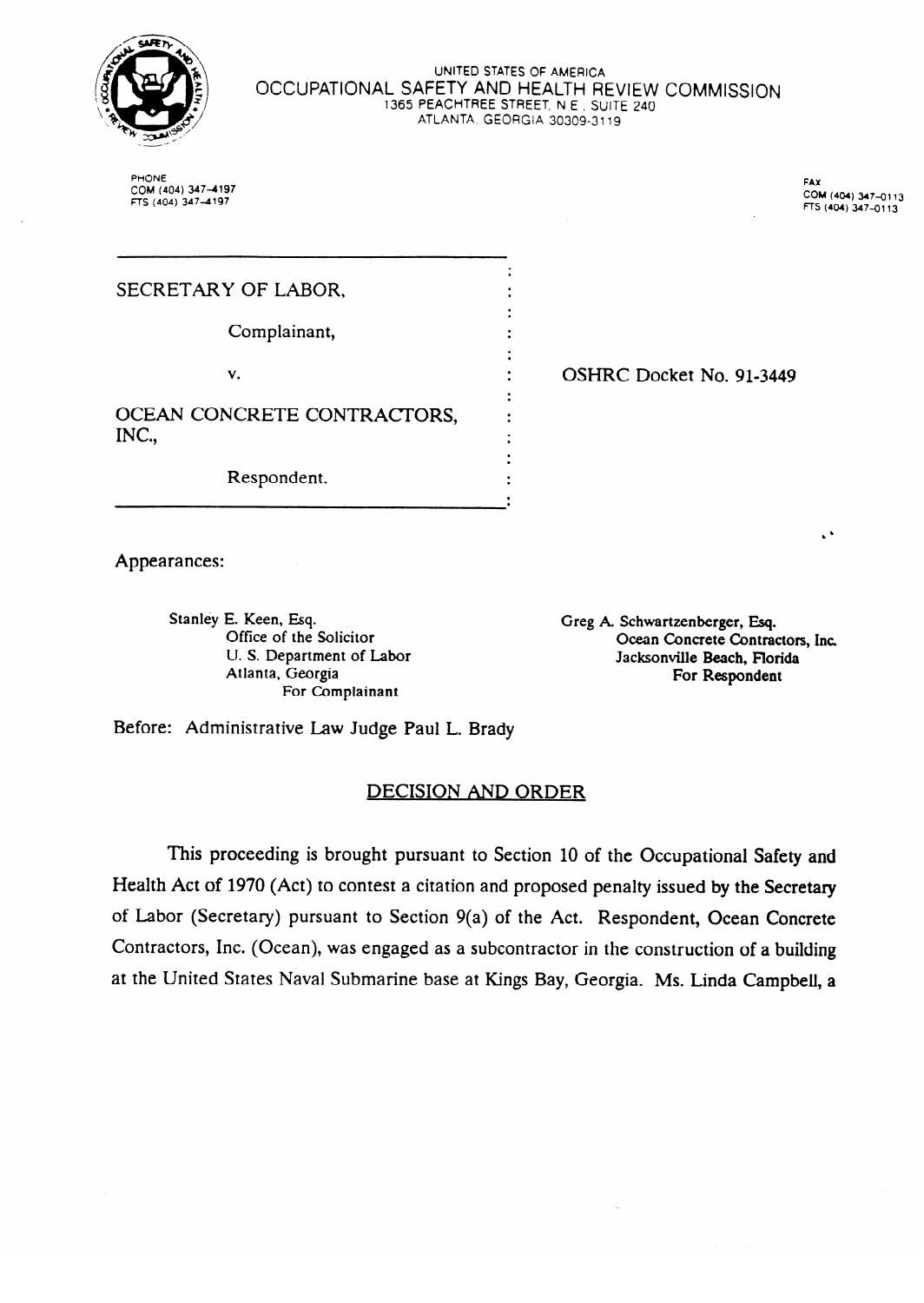compliance safety and health officer, conducted an inspection of the worksite that gave rise to the issuance of the citation.

#### Alleged Violation of 29 C.F.R.  $\S$  1926.500(b)(1)

The standard states, in pertinent part, as follows:<br>(b) *Guarding of floor openings and floor holes*. (1) Floor openings (b) *Gunrdiug of* floor *opeuiugs nnd floor* /roles. (1) Floor openings  $s_{\text{max}}$  begun ded by a standard railing and toeboards or cover. . . .

The citation alleges that in Building B-2 there were no standard railing at number  $\mathcal{S}$ 

 $\overline{\mathbf{3}}$ opening in Building B-2. The opening which was intended to accommodate the number 3 stairwell was approximately 8 feet above the ground level. There were no guardrails around the opening (Exh. C-4, Tr. 12, 13, 36). Ms. Campbell testified that she observed employees at the edges of the floor opening (Tr. 29).

Mr. John Lewis, a construction representative for the Navy, accompanied Ms. Campbell during the inspection. He also testified there were no guardrails around the opening (Tr. 53). Mr. Greg Schwartzenberger appeared on behalf of Ocean. He did not refute the allegations, but explained the nature of the forming system Ocean used. He stated that starting on one end of the building, there is a continued process of dismantling forming and pouring. In regard to this process, he acknowledged that, '[D]id we take handrails down and not put them up? More than likely, yes."

The evidence shows the violation occurred as alleged.

### Alleged Violation of 29 C.F.R. § 1926.500(d)(1)

The standard requires, in pertinent part, as follows:

(d) *Guarding of open-sided floors, platforms, and runways.* (1) Every open-sided floor or platform 6 feet or more above adjacent floor or ground level shall be guarded by a standard railing.

 $\overline{2}$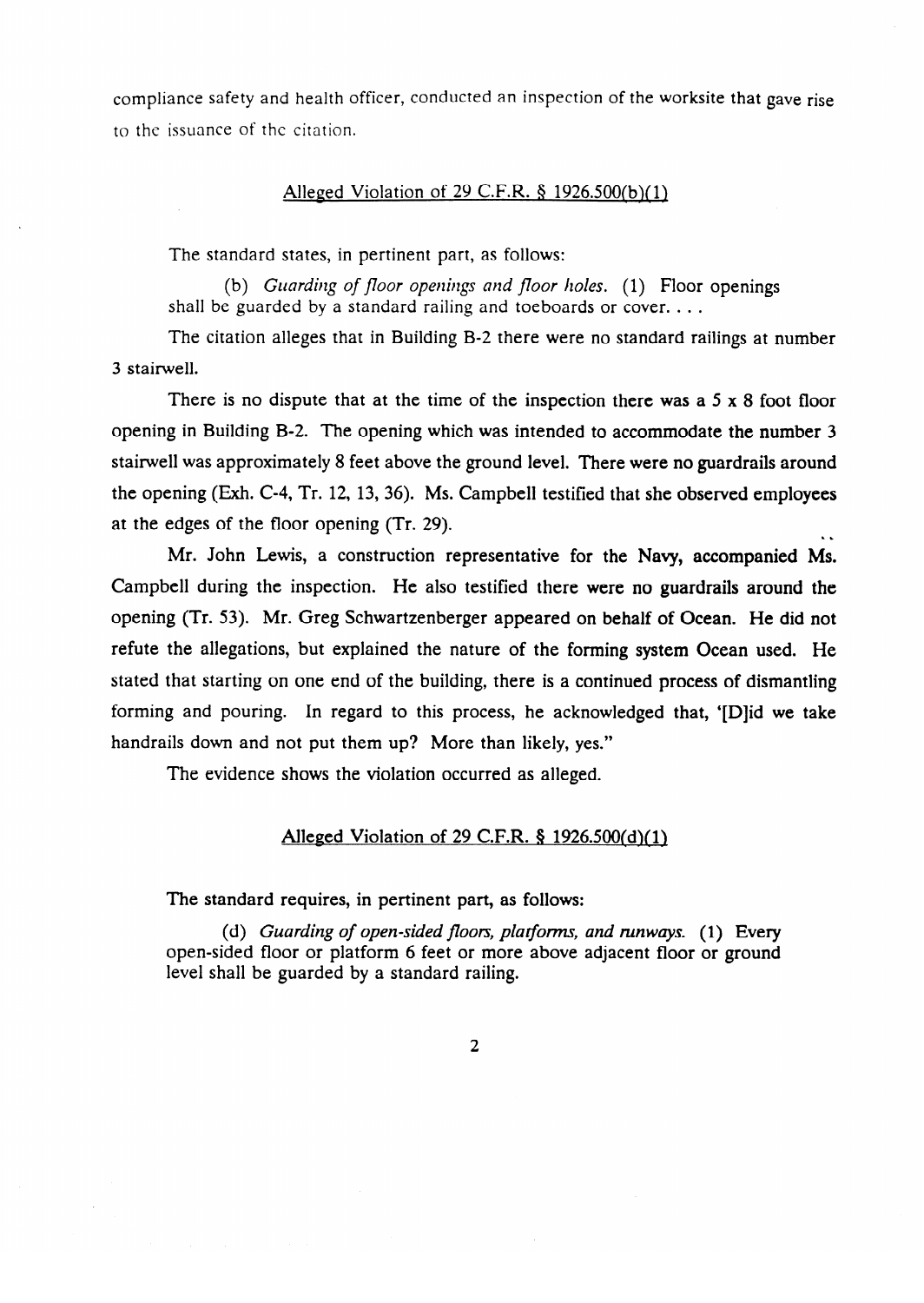The citation alleges that there were no standard railings on open sides and ends of the platform in Building B-2. The parties stipulated that there were no railings on the opensided platform and that employees worked to the edges (Exhs. C-2, C-3, C-5; Tr. 12-13).

Mr. Schwartzenberger again did not deny the allegations but explained the problems associated with the dismantling of the scaffold system. He stated that in the area of the open-sided platform, the scaffold is taken down piece by piece. In this process, he believed the rails were more than likely taken down and not replaced (Tr. 77-78).

The standard was violated as alleged.

### Alleged Violation of 29 C.F.R. § 1926.701(b)

The standard requires as follows:

. All protruding reinforcing steel, onto and into which employees could fall, shall be guarded to eliminate the hazard of impalement.

The citation alleges that protruding reinforcing steel near the number 3 stairwell in Building B-2 was not capped. The parties stipulated that steel rebars protruded at lengths of up to 3 feet near the number 3 stairwell. They were not capped or otherwise guarded to eliminate the hazard of impalement. Employees worked at or near the rebars. Ms. Campbell testified that employees worked at the edge of the platform and floor opening with rebars 8 feet below (Exhs. C-l, C-3; Tr. 28-30).

Mr. Schwartzenberger indicated that Ocean was bound by contract to work near the uncapped rebar. He stated that he had complained to the general contractor about the problem. He also stated that it was too expensive for Ocean to purchase caps (Tr. 81-82).

Ocean violated the standard as alleged.

The violations are alleged to be of a serious nature. For a violation to be determined serious under  $\S 17(k)$  of the Act, there must be a substantial probability that death or serious physical harm could result therefrom. The violations under 29 C.F.R. § 1926.500 could result in serious injury or death from a fall of 8 feet to a concrete floor or impalement on steel reinforcement rods. The violations of 29 C.F.R. § 1926.701(b) could also result in serious injury or death if an employee tripped or fell on the rebars protruding  $2 \frac{1}{2}$  to 3 feet.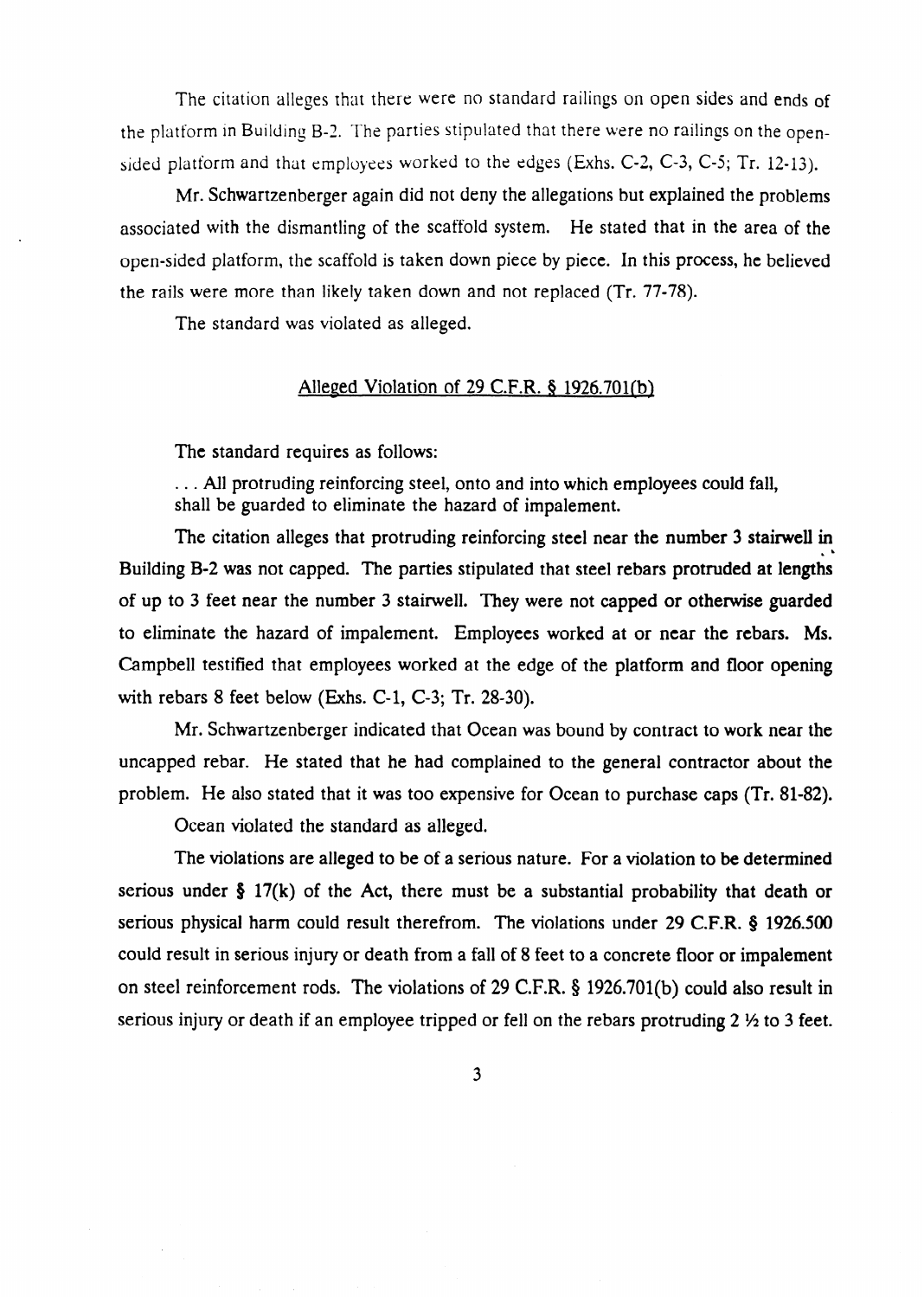The Commission, in all contested cases, has the authority to assess civil penalties for violations of the Act. Section  $17(k)$  of the Act provides:

The Commission shall have authority to assess all civil penalties provided in this section, giving due consideration to the appropriateness of the penalty with respect to the size of the business of the employer being charged, the eravity of the violation, the good faith of the employer, and the history of previous violations.

The determination of what constitutes an appropriate penalty is within the discretion of the Commission, and the foregoing factors do not necessarily accord equal weight. Generally speaking, the gravity of the violation is the primary element in the penalty assessment. *Trinity Industry, Inc.,* 15 BNA OSHC 1481, 1483, 1992 CCH OSHD 1 29,582, p. *40,033 (No.* 88-2691, 1992); *Astra Phamzaceutical Prod& Inc.,* 10 BNA OSHC 2070, 1982 CCH OSHD **1** 26,251 (No. 78-6247, 1982). The gravity of a particular violation, moreover, depends upon such matters as the number of employees exposed, the duration of the exposure, the precautions taken against injury, and the likelihood that any injury would result. *Kus-Tum Builders, Inc.*, 10 BNA OSHC 1128, 1981 CCH OSHD **1** 25,738 (No. 76-2644, 1981).

Having considered the foregoing factors and that at least five employees were exposed, it is determined that appropriate penalties for violation of  $\S$  1926.500(b)(1) is \$1,500.00, for violation of § 1926.500(d)(1) is \$1,500.00, and for violation of § 1926.701(b) is \$1,200.00.

## FINDINGS OF FACT AND CONCLUSIONS OF LAW

The foregoing decision constitutes the findings of fact and conclusions of law in accordance with Federal Rules of Civil Procedure 52(a).

### ORDER

Based upon the foregoing decision, it is ORDERED: